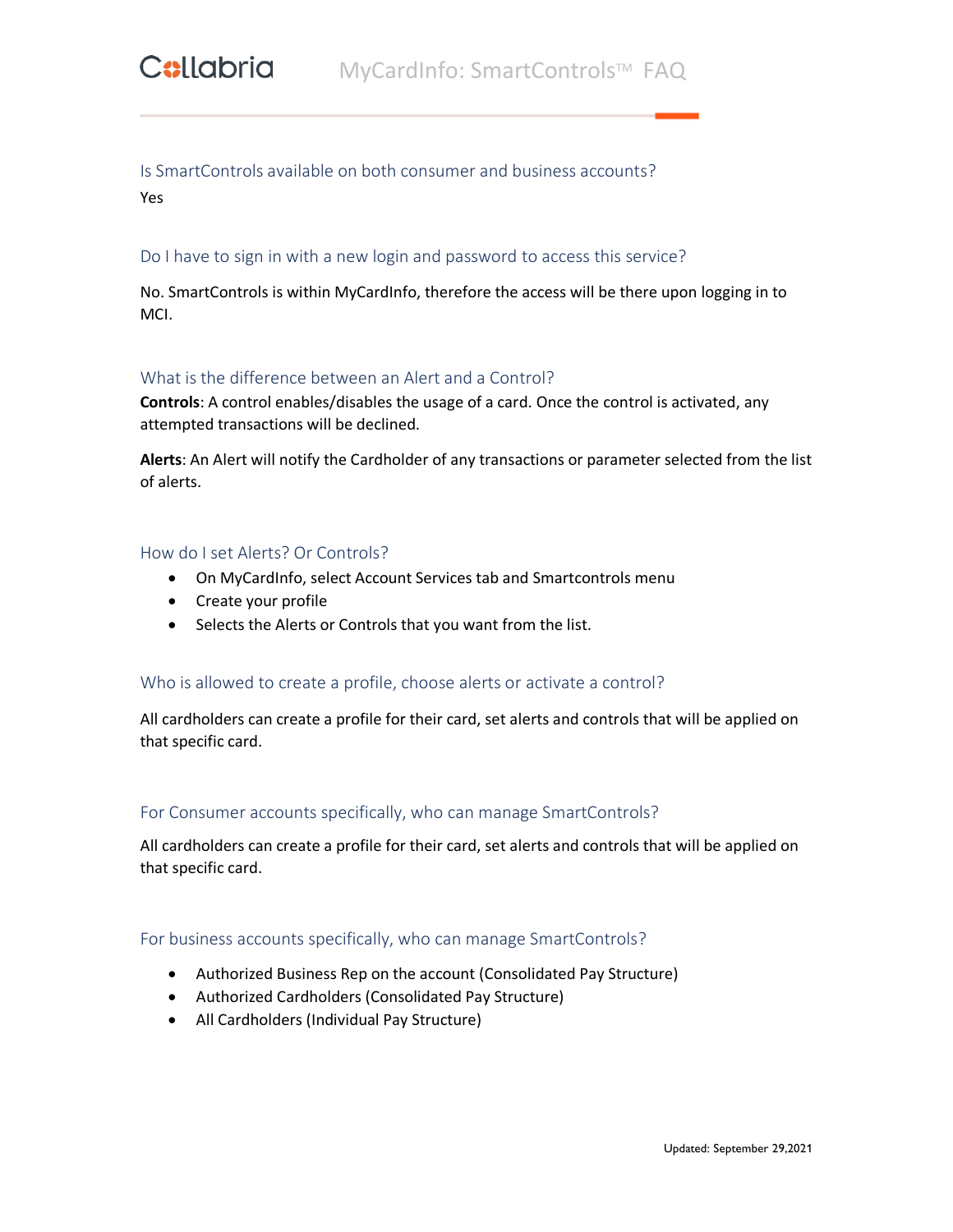## Can the Alerts be customized by users specifically at card level?

Yes. Alerts can be customized specifically by user. Alerts/Controls are at the card level.

#### How will I receive the alert?

When creating your profile, you are asked to choose how you would like to receive Alert messages.

#### Can I cancel or add an Alert? Or Control?

Yes.

- On MyCardInfo, select Account Services tab and Smartcontrols menu
- From your profile, modify your Alerts or control selection.

# Can I reactivate SmartControls if I cancel this service?

Yes.

#### How do I know the message is legitimate?

You will never be redirected to the MyCardInfo login page for authentication or asked to forward personal information. If you do not recognize the transactions or have any questions, please call us at 855-341-4643.

#### What happens to the transactions when the control card stop is switched to "on"?

Any and every transaction attempt will be declined when the control is switched to "on".

Will all transactions be declined when the control card stop is switched to "on"? Yes.

Which transaction type has a minimum threshold?

Large Transaction.